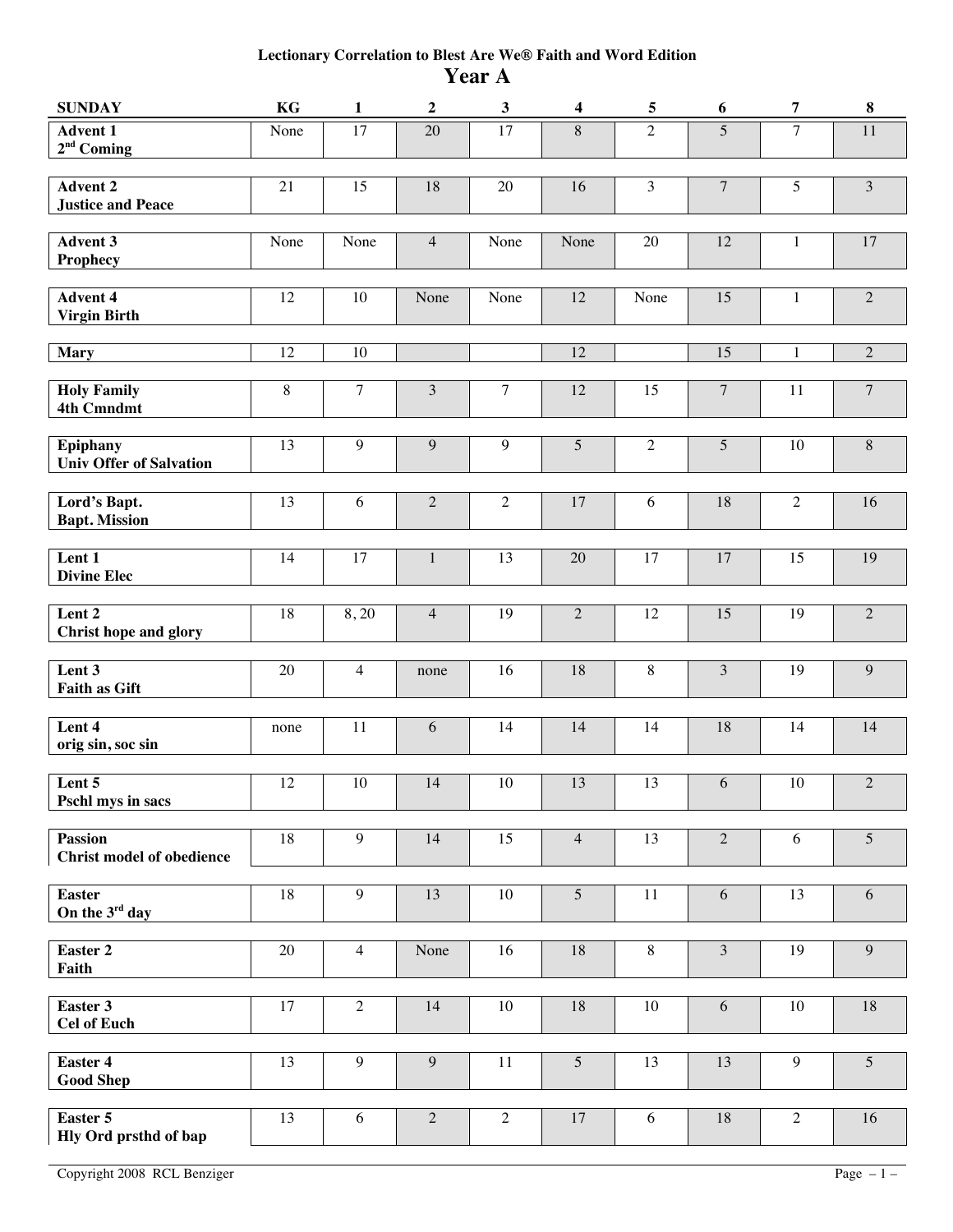## **Lectionary Correlation to Blest Are We®, Faith and Word Year A**

| <b>SUNDAY</b>                                       | KG   | $\mathbf{1}$   | $\boldsymbol{2}$ | $\mathbf{3}$   | $\boldsymbol{4}$ | $\overline{5}$ | 6              | $\overline{7}$ | $\bf{8}$       |
|-----------------------------------------------------|------|----------------|------------------|----------------|------------------|----------------|----------------|----------------|----------------|
| Easter 6<br><b>Sac Conf</b>                         | None | 14, 18         | $\sqrt{2}$       | $8\,$          | 10               | 6              | 15             | 18             | $\overline{7}$ |
| *Easter 7<br><b>Xian Unity</b>                      | None | $17\,$         | $\mathbf{1}$     | $17\,$         | $20\,$           | 17             | 9              | 10             | 8,4            |
| $-OR-$<br>*Ascension<br>Ascen/Creed                 | 12   | 12             | 16               | 15             | $\mathbf{1}$     | $\,8\,$        | $\overline{3}$ | $\sqrt{2}$     | 6,12           |
| <b>Pentecost</b><br><b>Holy Spirit</b>              | None | 13             | $8\,$            | 12             | $\boldsymbol{9}$ | $\overline{5}$ | 18             | 20             | $20\,$         |
| <b>Trinity Sun</b><br><b>Trinity</b>                | 18   | 13             | 13               | 10             | $\mathbf{1}$     | $\,8\,$        | $\mathbf{1}$   | $\overline{4}$ | $\overline{5}$ |
| <b>Bdy and Bld of Christ</b><br><b>RealPresence</b> | 17   | $10\,$         | 14               | $\overline{2}$ | 13               | $10\,$         | 6              | 10             | $\sqrt{2}$     |
| OT <sub>2</sub><br><b>Names of Jesus</b>            | None | $\overline{9}$ | 15               | $10\,$         | $\overline{5}$   | $\overline{4}$ | 13             | $\overline{9}$ | $\overline{5}$ |
| OT <sub>3</sub><br><b>Vocation</b>                  | 21   | 19             | 18               | 14             | 17               | 18             | 9              | 15             | 15             |
| OT <sub>4</sub><br><b>Found of Xian Morality</b>    | 21   | $\overline{7}$ | 10               | $\overline{7}$ | $\overline{7}$   | 15             | 18             | $\overline{3}$ | 15             |
| OT <sub>5</sub><br>CST opt poor                     | 21   | 19             | 11               | 15             | $\,8\,$          | 19             | 9              | $\tau$         | 19             |
| OT6<br>Law of love                                  | 11   | $\overline{7}$ | 12               | $\overline{7}$ | 11               | 19             | $\overline{7}$ | 11             | $\overline{4}$ |
| OT7<br>Univ call to holiness                        | 5    | $\tau$         | $\mathfrak{Z}$   | 9              | $17\,$           | 11             | 19             | 8,6            | $\sqrt{2}$     |
| OT <sub>8</sub><br><b>Divine providence</b>         | 5    | 5              | 9                | $\overline{4}$ | 12               | $\mathbf{1}$   | $\overline{5}$ | $\overline{2}$ | 20             |
| OT <sub>9</sub><br><b>Justification</b>             | 18   | $\overline{9}$ | 13               | 15             | 20               | 13             | 14             | 13             | 11             |
| <b>OT 10</b><br><b>Grace</b>                        | 19   | 11             | 6                | 6              | 15               | $\overline{7}$ | 14             | $\overline{7}$ | 14             |
| <b>OT 11</b><br><b>Mys Church</b>                   | 21   | $\mathbf{1}$   | 11               | 11             | 13               | 5              | 20             | 17             | 13             |
| <b>OT 12</b><br><b>Persecution Suffering</b>        | None | 9              | 14               | 19             | $\overline{5}$   | 13             | $\overline{2}$ | 13             | 15             |
| <b>OT 13</b><br><b>Sac Bapt</b>                     | 13   | 6              | $\overline{2}$   | $\overline{2}$ | 6                | 5              | $10\,$         | $\overline{2}$ | $\overline{2}$ |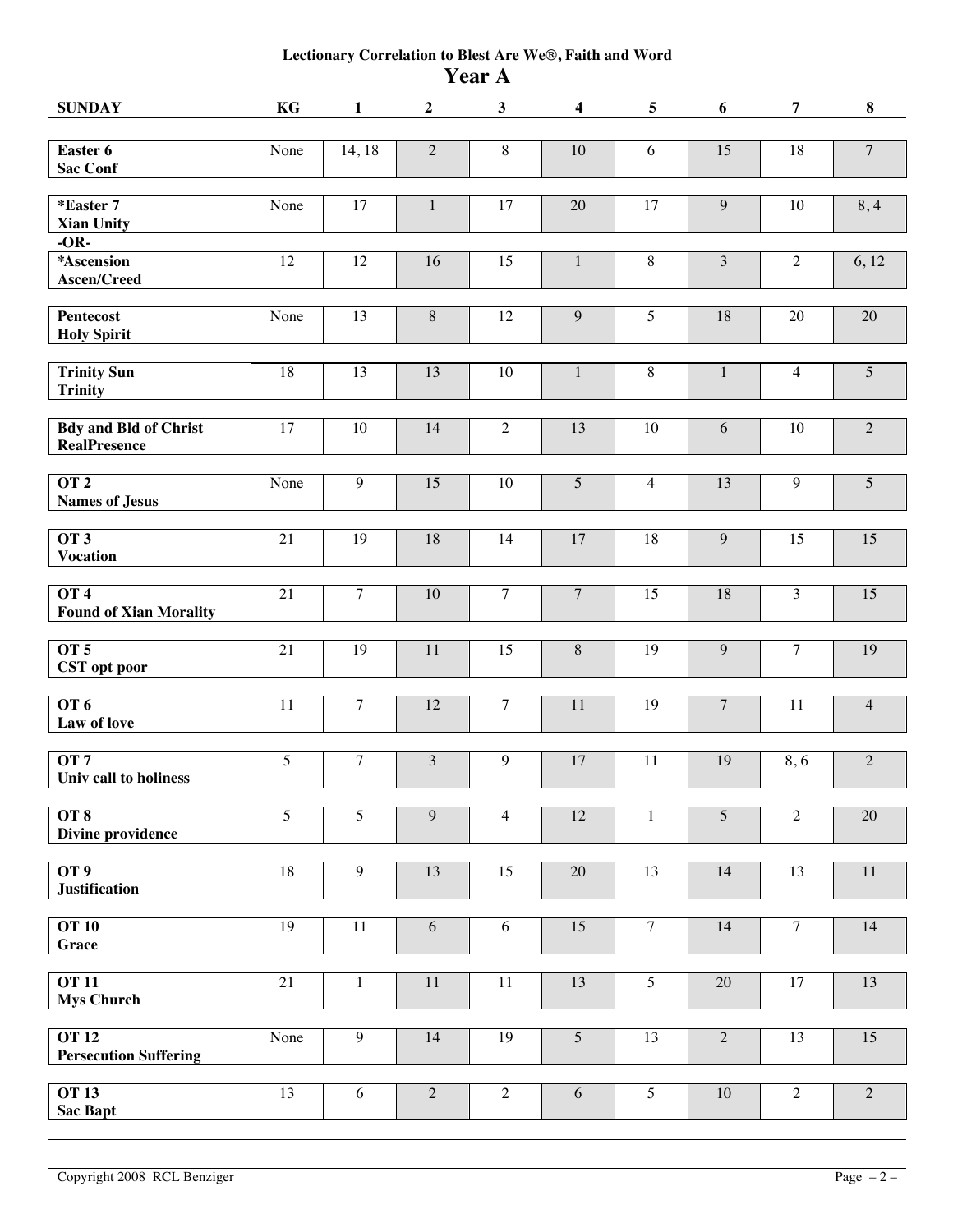## **Lectionary Correlation to Blest Are We®, Faith and Word Year A**

| <b>SUNDAY</b>                                | KG              | $\mathbf{1}$   | $\overline{2}$  | $\mathbf{3}$   | $\overline{\mathbf{4}}$ | $\overline{\mathbf{5}}$ | 6              | $\overline{7}$  | 8              |
|----------------------------------------------|-----------------|----------------|-----------------|----------------|-------------------------|-------------------------|----------------|-----------------|----------------|
| <b>OT 14</b><br><b>Chastity</b>              | None            | $\overline{7}$ | $\overline{7}$  | $\overline{7}$ | $\overline{19}$         | 15                      | $\overline{7}$ | 11              | 19             |
| <b>OT 15</b><br><b>Sacred Scripture</b>      | 15              | 3              | $10\,$          | $\overline{7}$ | $\mathbf{1}$            | $\overline{9}$          | $\mathbf{1}$   | $\sqrt{2}$      | $\sqrt{2}$     |
| <b>OT 16</b><br>Problem of evil              | None            | $\tau$         | $\overline{5}$  | $\overline{5}$ | 14                      | $\overline{7}$          | 11             | 12              | $11\,$         |
| <b>OT 17</b><br><b>Kngdm God</b>             | None            | 19             | $11\,$          | 17             | 13                      | 17                      | 19             | $\overline{5}$  | $10\,$         |
| <b>OT 18</b><br>Euch as meal                 | None            | 10             | 14              | 10             | 18                      | 10                      | 6              | 10              | $\overline{2}$ |
| <b>OT 19</b><br><b>Revelation</b>            | 15              | $\overline{3}$ | 10              | $\overline{7}$ | $\mathbf{1}$            | $\overline{9}$          | $\mathbf{1}$   | $\overline{2}$  | $\overline{2}$ |
| <b>OT 20</b><br><b>Sac Anntg</b>             | None            | 14             | 6               | 6              | 14                      | 14                      | $10\,$         | 12              | 14             |
| <b>OT 21</b><br><b>Petrine Min</b>           | None            | 19             | $\overline{3}$  | 16             | 13                      | 17                      | 15             | $17\,$          | $1\,$          |
| <b>OT 22</b><br>Cross in life of disciple    | 13              | 17             | 19              | $\mathfrak{Z}$ | 19                      | 19                      | $\, 8$         | 15              | 19             |
| <b>OT 23</b><br>Conversion                   | 13              | 12             | $8\,$           | $\,8\,$        | 9                       | $\overline{7}$          | $\overline{4}$ | $17\,$          | $\overline{9}$ |
| <b>OT 24</b><br><b>Forgiveness</b>           | 6               | 11             | 6               | $\sqrt{6}$     | 14                      | 14                      | 14             | 12              | 14             |
| <b>OT 25</b><br><b>Sac reconciliation</b>    | 6               | 11             | $\sqrt{6}$      | 6              | 14                      | 16                      | 14             | 12              | 14             |
| <b>OT 26</b><br><b>Moral Decision Making</b> | $21\,$          | 13             | $17\,$          | 8              | $\overline{9}$          | $\overline{7}$          | 16             | $11\,$          | $19\,$         |
| <b>OT 27</b><br>Divine judgment justice      | $21\,$          | $\tau$         | 15              | $18\,$         | $\,8\,$                 | $\overline{7}$          | $\overline{2}$ | 15              | $20\,$         |
| <b>OT 28</b><br><b>Keep Holy Lord's Day</b>  | None            | 5              | None            | 10             | $\overline{\mathbf{3}}$ | 15                      | $\mathbf{1}$   | 11              | $10\,$         |
| <b>OT 29</b><br>I am the Lord, your God      | $21\,$          | $\overline{7}$ | $\overline{7}$  | $\overline{7}$ | $\overline{8}$          | $\overline{\mathbf{3}}$ | $\overline{7}$ | 11              | $\overline{7}$ |
| <b>OT 30</b><br><b>2 Great Commandments</b>  | $\overline{11}$ | $\overline{7}$ | $\overline{12}$ | $\overline{7}$ | $\overline{11}$         | $\overline{19}$         | $\overline{7}$ | $\overline{11}$ | $\overline{4}$ |
| <b>OT 31</b><br><b>Role of Magesterium</b>   | None            | $17\,$         | $18\,$          | 15             | $18\,$                  | 17                      | 15             | 5               | $\mathbf{1}$   |
| <b>OT 32</b>                                 | $20\,$          | 16             | $\overline{3}$  | $\mathbf{1}$   | $\overline{9}$          | $\overline{7}$          | $8\,$          | 16              | 12             |